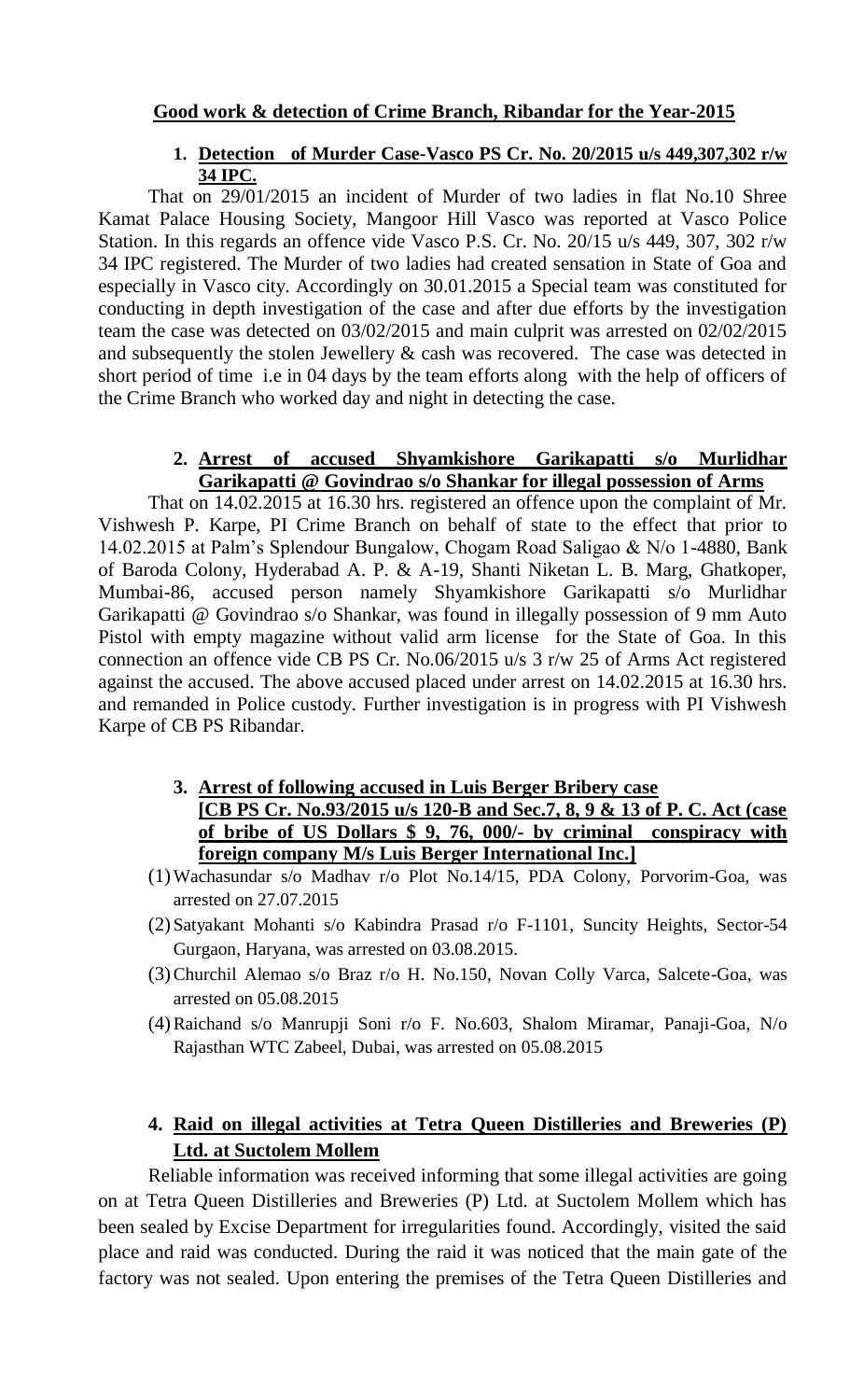Breweries (P) Ltd. at Suctolem Mollem it was noticed that there were 16 women working the premises of the firm. Also it was seen that, the main plant was used illegally by the owner of the plant even though there were seals on the shutters of the plant.

It was revealed by the staff that the plant was being opened by entering in the plant through the hole made at bottle washing yard. As such the plant was opened by the staff of M/s Tetra Queen Distilleries and Breweries (P) Ltd. at Suctolem Mollem and it was noticed that the owner of the firm has brought and stored empty bottles, bottle caps, spirit barrels inside the plant.

A joint inspection of M/s Tetra Queens Distilleries & Breweries (P) Ltd was held on 30/06/2015 by a team of Excise Department headed by Shri Satyawan G. Bhuvshet, Asst. Commissioner of Excise, and Officials of Police Department.

From the joint inspection, it was revealed that the plant was being opened by the owner of the plant by entering in the plant through the hole made at bottle washing yard and it was noticed that the owner of the firm has brought and stored empty bottles, bottle caps, spirit barrels inside the plant. Thus it is presumed that manufacturing/bottling of alcohol was going on in the said plant and smuggled outside Goa thereby evading the excise duty and loss to the State exchequer. Report in this regard from the Excise Dept. is awaited.

## **5. RAIDS ON PROSTITUTION ACTIVITIES**

## **A. Raid at near Casa Umbrella Hotel, Dona Paula**

# (**Crime Branch P.S. Cr. No. 15/2015 u/s 370 r/w 34 IPC and Sec.4, 5, 7 of I. T. (P) Act)**

On 15.04.2015 at 21.30 hrs. Shri Vishwesh P. Karpe, PI of CB lodged his complaint on behalf of State to the effect that upon received information from reliable sources, raid was conducted on 15.04.2015 at 20.10 hrs. at near Casa Umbrella Hotel, Dona Paula, and accused persons namely (1) Mr. Chuncun Kumar s/o Ramshobit singh r/o Lagama, Taradisha Darabhabhaga, Bihar at present Porvorim (2) Harsh s/o Bijender Singh Tomar, aged-24 yrys., r/o W2440-B, Nangal Raya Delhi Cantt-New Delhi-110046 (3) Mr. Kapil Mehander Sharma @ Banti Bhaiya r/o Sion Koliada, Mumbai (4) Rishi Bhaiya r/o Mumbai, with their common intentions procured two victim girls one from U. P. and another from South Delhi, exploited against their will for the purpose of prostitution by forcing them to have sexual intercourse with the prospective male customer and enjoyed on their earnings of prostitutions. Accused at Sr. No. 1 & Sr. No.2 were arrested and both the victim girls rescued.

Further investigation of the case is in progress with PI Vishwesh Karpe of CB Ribandar.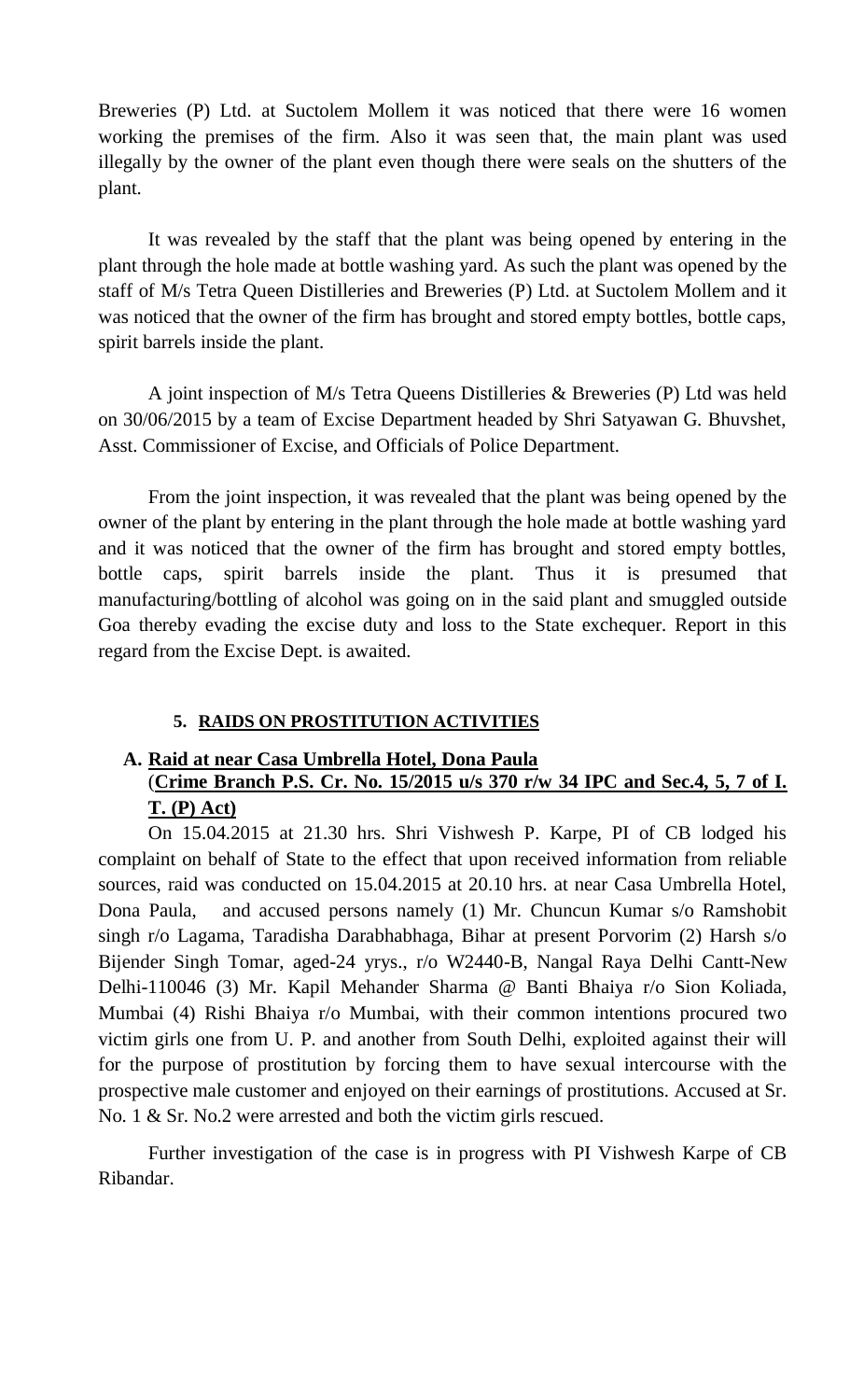# **B. Raid near hotel Ginger Patto, Panaji** (**Crime Branch P.S. Cr. No. 19/2015 u/s 370 IPC and Sec.4, 5, 7 of I. T. (P) Act)**

Offence registered on 09.05.2015 at 23.00 hrs. upon the State complaint lodged by PI Nerlon Albuquerque of CBPS Ribandar to the effect that on 09.05.2015 at near Ginger Hotel, Patto Panaji, accused person namely Mr. M. K. Shankar Gowda s/o Kambe Gowda, age-44 yrs., r/o 13 Zohra, Aghadi Nagri, G-186, Yari RD, Versova, Andheri West Mumbai-400061 procured two victim girls and exploited against their will for the purpose of prostitution by forcing them to have sexual intercourse with the prospective male customer and enjoyed on their earnings of prostitutions. Two females were rescued and the accused was arrested in this case on 09.05.2015 at 23.00 hrs.

Further investigation of the case is in progress with PI Nerlon Albuquerque of CB PS Ribandar.

## **C. Raid on Massage Parlour at Lake View Colony named and Styled as Alternative Therapy And Institute of Herbal Beauty and Spa, at La Campal, Panaji (Crime Branch P.S. Cr. No. 25/2015 u/s 370 IPC and sections 3,4,5 and 7 of Immoral Traffic, Prevention Act, 1956)**

On 17/05/2015 at 18.45 hrs, an offence stands registered at Crime Branch Ribandar, to the effect that on 17/05/2015 at 16.10 hrs., upon receipt of Complaint a raid was conducted on a massage parlour at Lake View Colony named and styled as Alternative Therapy And Institute Of Herbal Beauty And Spa, at La Campal, Panaji and rescued 03 victim girls and arrested 12 accused persons for running prostitution racket namely

- 1. Kashib Aftab s/o Aftab Ahmad, age 31 yrs., r/o E 3716, Rajaji Puram Colony, Lucknow, UP.
- 2. Mahesh Sadashiv Muchandi, 34, Examba, Chikode, Belgaum.
- 3. Sunil Narsappa Bhalor, age-50 yrs, n/o Sai Sahnkar Nagar, Nipani, Belgaum.
- 4. Rajesh Baburao Patil, age 42 yrs, n/o Belgaum
- 5. Mahantesh Chandrahsekhar Hirekudi, 33 yrs, n/o Divanji Galli, Nipani.
- 6. Shamsuddin Ahmed s/o Rais Ahmad, age 35 yrs., H.No.16/132, near Datta Mandir, Vodlem Bhat, Taliegao, Goa.
- 7. Seiferd Francis Sequira, s/o Antonio Baptist Sequeira, age 35 yrs, H.No.21, Salim Bhat, Merces.
- 8. Imran Khan s/o Shoukat Ali Khan, age- 29 yrs. r/o H.No.77, Indira Nagar, Chimbel.
- 9. Mohan s/o Vijayanand Kholkar, age 26 yrs, r/o Peter Bhat, behind Brauno Bar, Taleigao, Goa
- 10.Ms.Mumtaj Khan w/o Mohammad Bashir Shaikh, age-34 yrs., r/o H.No. 103, Tenic Building, near GCC club, Meera Road, Mumbai.
- 11.Ms. Safura Banu Shaikh w/o Alam Shaikh, age 38 yrs, Gangavati, Ambika Nagar, Karnataka.
- 12.Ajay Rajesh Parmar r/o H.No.37, Carmi Bhat, Merces.

Further investigation of the case is in progress is with PI D. K. Sawant of CB PS Ribandar .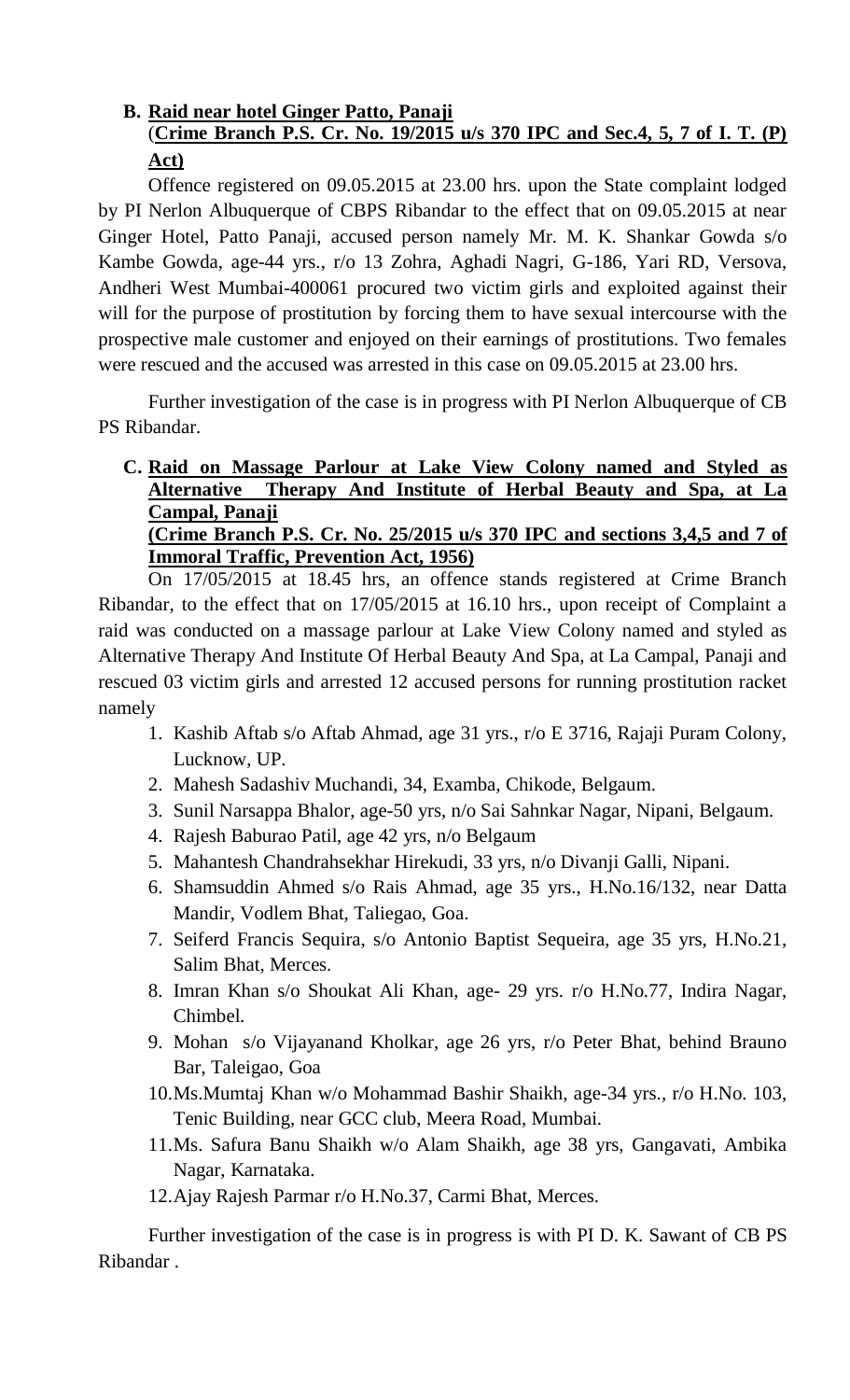# **D. Raid on R. J.'s Ayuspaa situated at Chowgam road, alto Porvorim, Bardez (Crime Branch P.S. Cr. No. 53/2015 u/s 370 IPC and sections 3,4,5 and 7 of Immoral Traffic, Prevention Act, 1956)**

On 13/06/2015 at 23.45 hrs, an offence stands registered at Crime Branch Ribandar, to the effect that on 13/06/2015 at 20.05 hrs., upon receipt of reliable information a raid was conducted at R.J.'s Ayuspaa situated at Chowgam road Alto Porvorim, Bardez-Goa and rescued 08 victim girls and arrested 11 accused persons for running prostitution racket in the garb of spa namely:

- 1. Thomas s/o Koriakose, age 33 yrs r/o Sapna Garden, Porvorim, Bardez-Goa r/o Polpolly,Kerala
- 2. Vishal DB Rai,age 34 yrs r/o Sapna Garden,Porvorim,Bardez-Goa n/o Laitumkhrah, Meghalaya
- 3. Lalmuanpuia s/o Acacrammawia Nuana,age 26 yrs r/o Mizoram
- 4. Vijayshankar s/o Biomona Bijjur,age 25 yrs r/o Sapna Garden,Porvorim-Goa n/o Bijapur Karnataka.
- 5. Shambhuran s/o Ganesh Rana,age 35 yrs r/o Sapna Garden,Porvorim-Goa n/o Chudhwar,Assam.
- 6. Abshishek s/o Rama Reddy, age 26 yrs r/o Modiwala, IInd Cross Banglore.
- 7. Prashant s/o Vishram Gangeputra,age 31 yrs r/o Walkeshwarwada,Betim
- 8. Mohammad Ashif s/o Abdul Nazir Khurshe,age 31 yrs r/o Bhopal
- 9. Arvind s/o Nandkishor Tiwari ,age 43 yrs r/o Lucknow.
- 10. Birendra Singh s/o Brijlal Singh ,age 40 yrs r/o Lucknow.
- 11.Garin Francois Arsene, age 27 yrs, PP NO. 08CV44297,France National.

Further investigation of the case is in progress with PI Dattaguru K. Sawant of CB PS Ribandar.

# **E. Raidat M/s Spa Beauty Parlour and Beauty Care at 74-B (3)/13, 2nd Floor Milagra Chambers, Morod, Mapusa-Goa**

# **(Crime Branch P.S. Cr. No. 86/2015 u/s 370 IPC and sections 3,4,5 and 7 of Immoral Traffic, Prevention Act, 1956)**

On 11/07/2015 at 21.20 hrs, Shri Dattaguru K. Sawant, PI of CB PS lodged complaint on behalf of State to the effect that on 11/07/2015 at 18.20 hrs., the raid was conducted at M/s Spa Beauty Parlour and Beauty Care at 74-B  $(3)/13$ ,  $2<sup>nd</sup>$  Floor Milagra Chambers, Morod Mapusa-Goa and rescued 03 victim girls and arrested below mentioned 07 accused persons for their involvement in crime namely:

- 1. Mrs. Hazel @ Deborah Rodrigues w/o Alex Rodrigues r/o Island Villa Block-A, Porvorim.
- 2. Jayan M. Peter s/o KultangiraChoko r/o C/o Anes Lawrence H. No.1022, Calapur, St. Cruz, Tiswadi-Goa.
- 3. Hanumantha Rama Mogoveera r/o H. No.290, Sambraj Residency, next to Jivottam Math, Porvorim-Goa.
- 4. Anthony M/ s/o Joseph Vaz r/o H. No.12 near S. R. Building, Taleigao, Panaji-Goa.
- 5. Abdul Akbar s/o Mohammad r/o H. No.69, PayarattelOnapalamNattakom Kerala.
- 6. Vijesh s/o Vijayan r/o Polival Kerala.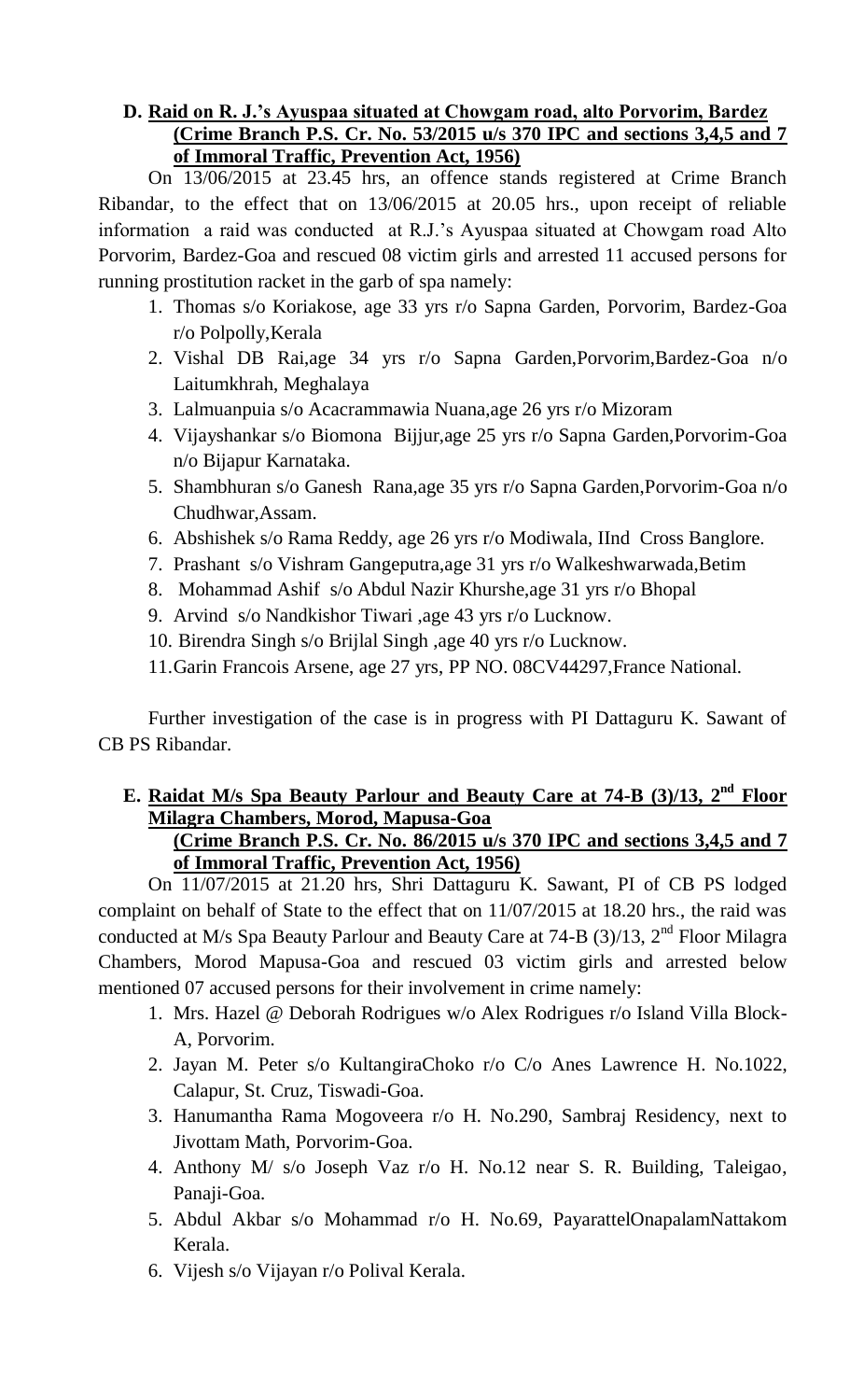7. Abhilash Mani s/o Mani Kondon r/o PattaniGatelUtampur, house MamleshriRammangal, Einacottam, Cochin Kerala.

Further investigation of the case is in progress with PI Dattaguru K. Sawant of CB PS Ribandar.

# **F. Raidin Parking Lot at Hotel Majestic Porvorim**

# (**Crime Branch P.S. Cr. No. 91/2015 u/s 370 IPC and Sec.4, 5, 7 of I. T. (P) Act)**

Offence registered on 19.07.2015 at 01.10 hrs. upon the State complaint lodged by PI Dattaguru K. Sawant of CBPS Ribandar to the effect that on 18.07.2015 between 18.40 hrs. to 22.35 hrs. in parking lot at Hotel Majestic Porvorim accused persons namely (1) Deepak s/o Dulo Vast, age-29 yrs. r/o H. No.500, Advai, Durbhat Ponda-Goa (2) Dhani Ram s/o Ghasota Patel, age-30 yrs., r/o Guryikala RithiKantraRilhi, Madhya Pradesh (3) Anand Jevoor s/o Mahaningappa, age-33 yrs., r/o Katkol, Tal. Ramdurg, Belgaum, Karnataka (4) Chunchien Kumar s/o Ram Sobhit, age-23 yrs., r/o Pachrukhipo, Lagma, Darbhanga Sakatpur Bihar and (5) Kamlesh s/o Janardhan Mandal, age-24 yrs., r/o Athar Mahavan Anchal Dalbhanga Bhirol Bihar, procured the three victim girls and exploited against their will for the purpose of prostitution by forcing them to have sexual intercourse with the prospective male customers and enjoyed on their earnings of prostitutions. Three females were rescued and all five accused were arrested in this case on 19.07.2015 at 01.10 hrs.

Further investigation of the case is in progress with PI Dattaguru K. Sawant of CB PS Ribandar.

## **G. Raid near new SGPDA Fish Market, Margao**

# **(Crime Branch P.S. Cr. No. 180/2015 u/s 370 IPC and Sections 4,5 and 7 of Immoral Traffic, Prevention Act, 1956)**

On 24/11/2015 at 22.00 hrs., an offence stands registered at Crime Branch Ribandar upon the State complaint lodged by PI Shri Dattaguru K. Sawant, to the effect that on 24/11/2015 at 19.10 hours at near new SGDPA Fish Market Margao accused persons namely 1) Francis @ Francisco s/o Inancio Rodrigues, age 44 yrs r/o H. No.309 near Carmel College, Nuvem, Salcete-Goa. 2) Gabby s/o Legol Fernandes, age 22 years r/o Seraulim, Sucobhat near Majid, Salcete-Goa and 3)Mrs. Minaj w/o Gauspark Jamadar, age 27 yrs r/o Navelim near Esquada Show Room, Margao Salcete-Goa, Procured the one victim female and exploited against her will for the purpose of prostitution by forcing her to have sexual intercourse with the prospective male customers and enjoyed on their earnings of prostitution. One Female was rescued and three accused were arrested in this case on 24/11/2015 at 22.00 hours.

Further investigation of the case is in progress.

### **H. Raid near Hotel Royal Village, Dorgapur Calangute & Umttawaddo Calangute (Crime Branch P.S. Cr. No. 183/2015 u/s 370 IPC and Sections 3, 4,5, 6 and 7 of Immoral Traffic, Prevention Act, 1956)**

Upon received a credible information from reliable sources that online sex trade is running in full swing in Calangute wherein in girls are provided to prospective customers on phone call, and the informant also provided the phone numbers viz. 8624063021, 8967513868, 9734019522, 7385454387, 8408844663, the above information was conveyed to SP Crime